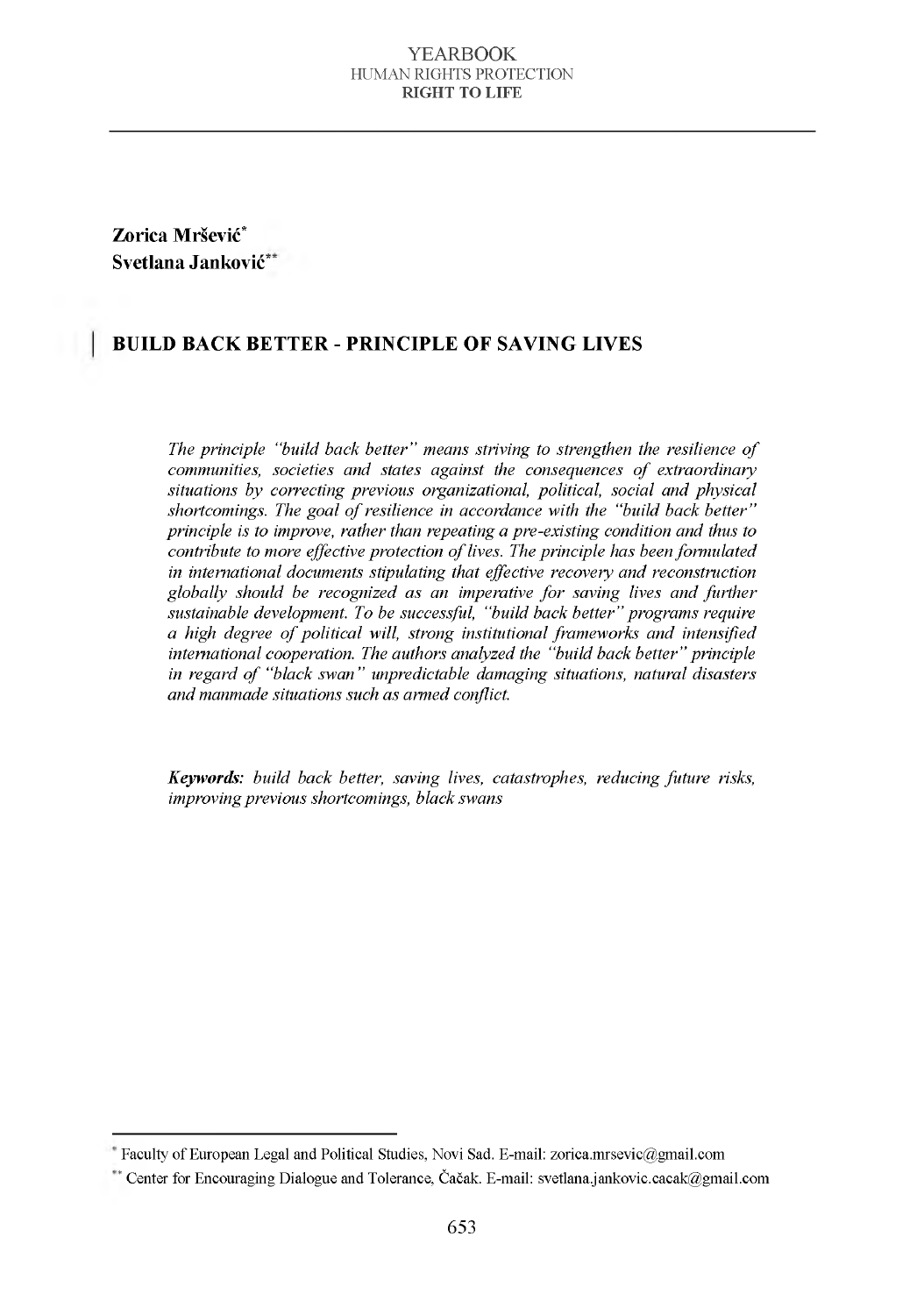# 1. Introduction

Emergencies are periods of increasing loss of human lives that are often characterized as enormous, unnecessary, tragic, sudden, unpredictable. When there are emergencies caused either by natural disasters or by human negligence (manmade), it begins to be very clear what were the shortcomings in the socio-organizational and technical-physical sense that have led to undesirable consequences of considerable scale. But in many cases, that's what remains, critical analysis back which often ends at dissatisfaction with what has (not)been achieved before. Unfortunately, it does not always and everywhere lead to incentives for change. However, this is also the possible turning point when dissatisfaction with the previous situations, and the realization that it led to catastrophic consequences in emergencies, can and must grow into an effort invested in repair, *i.e.* elimination of all perceived shortcomings.

# 2. Human lives in emergencies, risk hazards, and prevention

Exposure of people and property to disasters in all countries is growing faster than their vulnerability is decreasing (United Nations Office for Disaster Reduction, 2009. This creates new risks and gradually increases disaster-induced losses, with significant economic, social, health, cultural, and environmental impacts during the short, medium, and long term, especially at the local community level.

Human lives are lost when measures are not taken in time to prevent and reduce the consequences of earthquakes, floods, fires, armed conflicts, infectious diseases of pandemic dimensions, economic decline, lack of vital resources, primarily food, drinking water, medicine. Lives are lost not only during emergencies, i.e. in moments of crisis but also after them due to the consequences of health risks, economic and human insecurity. This loss of human lives due to emergencies is the most serious warning of the need for prevention based on a critical analysis of previous shortcomings, the need to change them, and thus achieve previously organized resistance to their consequences. Failure to take prevention with the easiness that emergency situations will probably not happen again and that the only important thing is to normalize life by returning to the previous state, directly endangers the basic right of all people, the right to life.

With a critical look back, the activities are undertaken in the present, actually achieve the prevention of hard, even the most severe consequences in the future. It is not just about improvements of the physical and technical type, because along with noticing the shortcomings of that type, there are also shortcomings within the socio-organizational,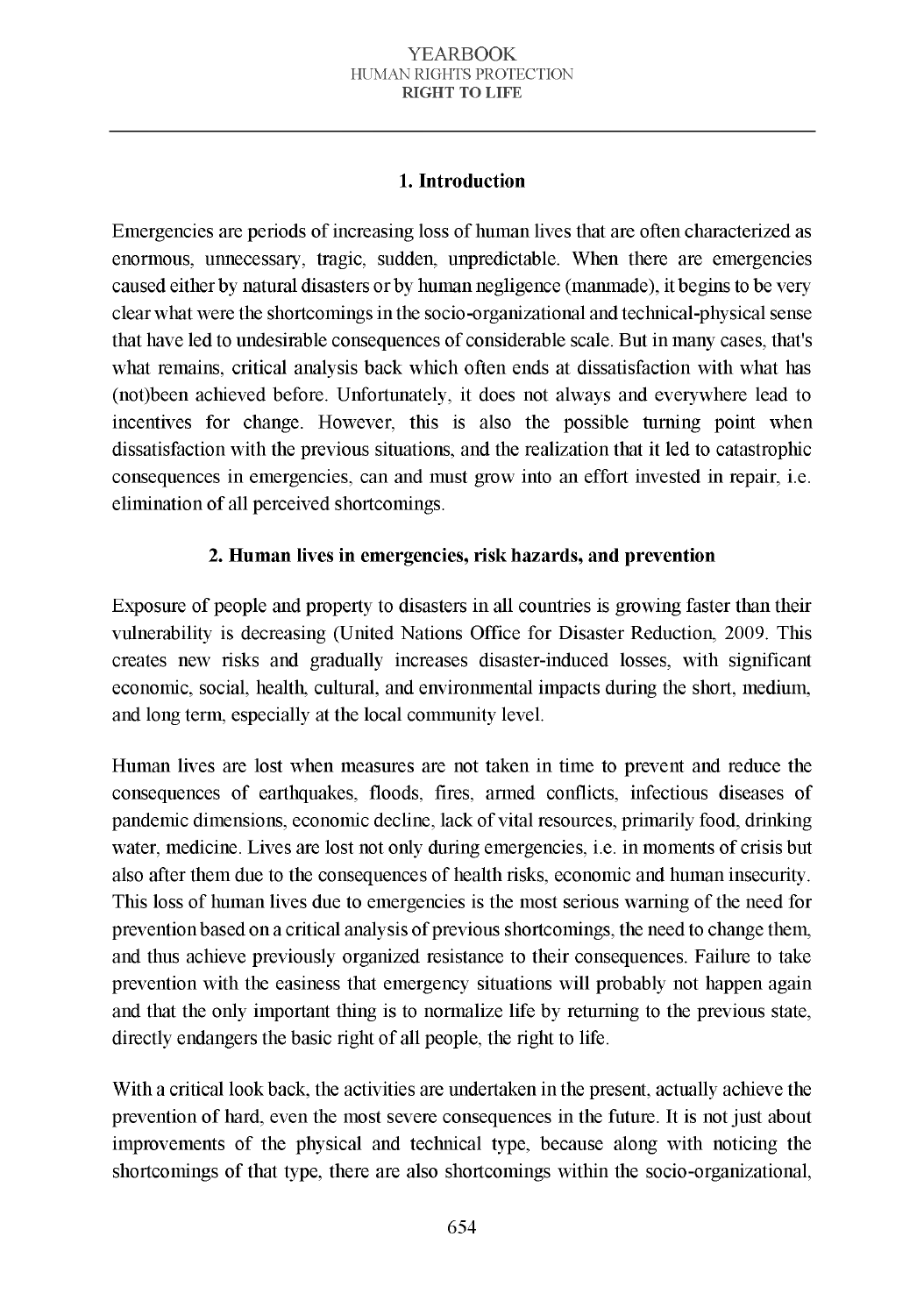political domain. Non-democratic, non-egalitarian, more or less openly systematic discriminatory relations, where the respect and protection of lives, basic human freedoms and rights did not become the cornerstone of human and sustainable social development (Kambovski 2018: 32), institutional inefficiency, disorganization, unclear or often variable competencies, and responsibilities, unfair distribution of vital resources, etc., can also have a significant impact on the occurrence of extensive consequences of emergencies. Tensions between political, humanitarian, and military goals are possible as part of integrated multi-agency stabilization efforts, especially due to the increase in the number of organizations and individuals operating in the same area. Also, governmental documents are needed (and practices based on them) that regulate the reception and distribution of international aid, as well as the engagement of domestic military, police forces, and civilian resources and their mandates and coordinated action (Australian Government, Australian Civil - Military Center, 2015). Pandemic measures during 2020 indicate that there may be a need for a temporary reduction of human rights, but this should also be done in a legitimate way, through institutional procedures, while respecting, above all, the right to life. States cannot derogate some rights, such as the right to life, prohibition of torture, ill-treatment, prohibition of slavery (Tilovska-Kechedii, 2020: 627).

When it comes to natural disaster prevention (and human rights saying), the first thing that comes to mind is seismically resistant construction against earthquakes; better coastal fortifications and sewerage networks as a way to prevent the consequences of floods; an improved warning system as a way of informing all, especially remote communities, possibly affected by the tsunami; when large-scale infectious diseases occur, only a wellequipped and organized health system provides the right answers. So, at the present moment, it is necessary to build well every thing that was previously not good enough to prevent loss of human lives and other catastrophic consequences of emergency situations in past cases. Obviously, it is much easier to organize and implement improvements of that type, i.e. physical and technical circumstances that have been proven as weak points in emergency situations.

Improving social relations is much more difficult, because it is not easy to achieve the consensus needed for their realization, as it always is when coming to changes in power relations and the potential redistribution and diminution of acquired privileges. Consensus on the necessity of change is, as a rule, much easier to achieve in the first type of improvement. The second type is more difficult to change due to conservative inertia based on the destructive idea that it is sufficient to return to common. familiar patterns and frameworks of social life. There is usually a refusal to realize that they may have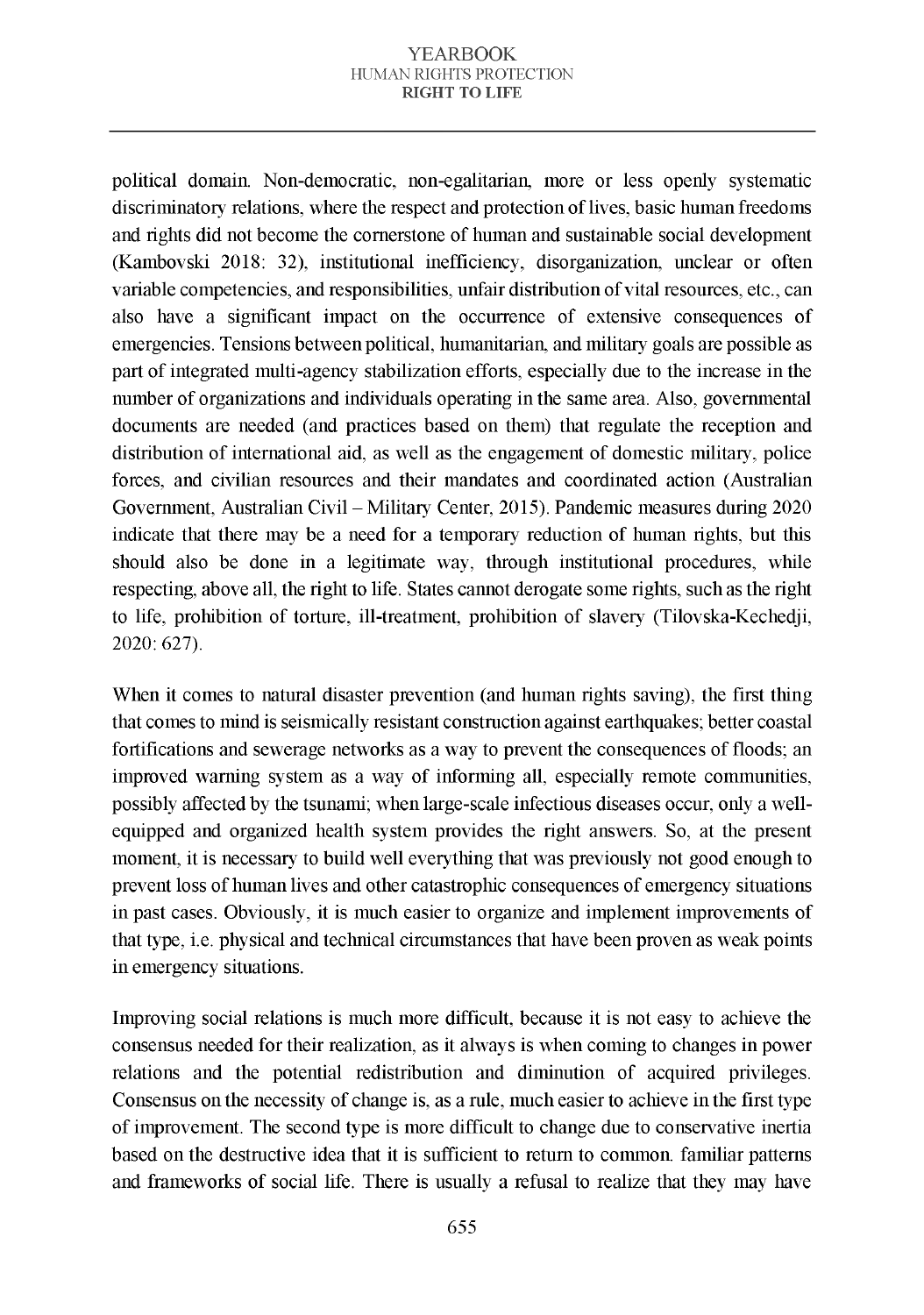contributed the most to the emergencies and the resulting extensiveness of the consequences. It is not rare to hear open statements as allegedly is just not optimal to invest in "unnecessary innovations" but instead is the best to re-optimize existing relationships. (Barass,  $2017:10$ )

## 3. Recovery: key questions and answers

Asking direct questions regarding recovery after the consequences of emergencies, and giving answers to them, indicates the need for adequate prevention.

Why do wars break out most often in those areas, and regions where war conflicts have taken place in the last decade? Because for good, lasting peace is necessary to be made with equal participation of all interested parties, instead of those who only partially cared about the ceasefire, withdrawal of demarcation lines, counting of weapons and am munition, but not about the human dimension of security in those areas.

Why do members of international humanitarian organizations, without previous criminal records, become on the ground while committing tasks of repairing the consequences of em ergency situations, criminal perpetrators of various types of gender-based violence, sexual, transactional, physical type? Because these organizations lacked prior enactment of strict prohibition and sanctioning rules, with prior training on the inadmissibility of such conduct, because there is still too few female staff with little authority in these organizations because gender-based violence has always been present in countries, affected by emergencies, which could provide men, both foreign and local, a false sense of impunity on all sides for acts of gender-based violence.

Why do small entrepreneurs fail en masse and poor social strata and individuals become even poorer in emergencies? Because state fiscal mechanisms are not designed to mitigate the economic consequences of emergencies. If there is a shortage of food, drinking water, and medicine in areas in times of crisis, it is not because there are real shortages, but because their safe storage and reserves are not organized before emergencies occur, and because their distribution and transport is not pre-crisis efficiently organized.

Why do disproportionately more women than men die in tsunamis (in the 2004 Asian tsunami, as many as 70% of the victims were women and children)? Because they were not involved in all phases of defending communities from disasters, they were uninformed, unauthorized, untrained, without the means necessary for protection and evacuation, without the mandate to make decisions about themselves and their families.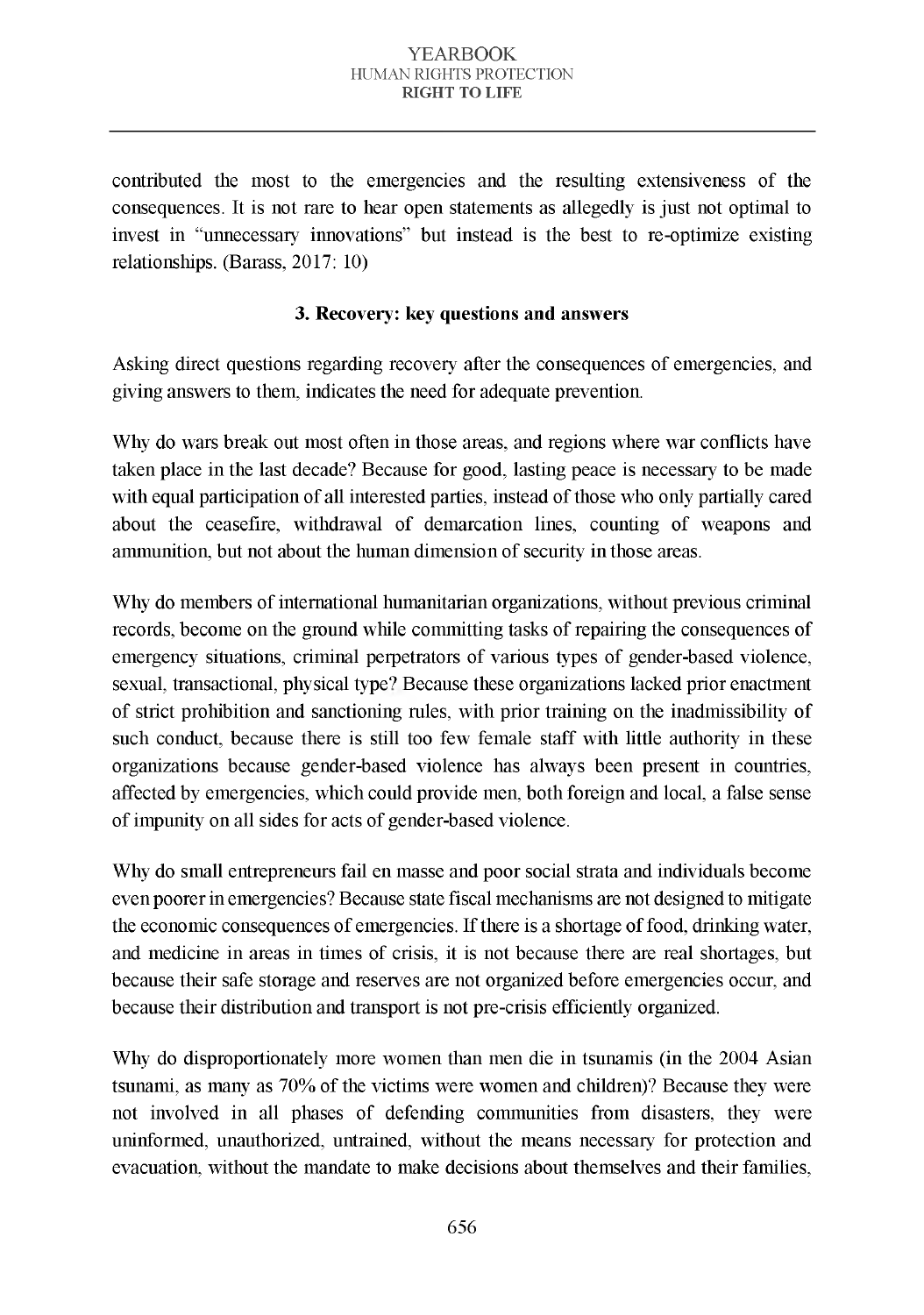much less about their communities. Social hierarchies mediated by gender sometimes mean that women and girls have lower social status and face greater threats of insecurity due to the vulnerability of their status (Valasek, 2008: 125). They as children grow up in an environment that did not respect their opinion, did not have the opportunity to communicate and can fully realize their full intellectual and every other potential, and thus did not grow into independent, responsible persons who can be an example to others  $($ Ć orić, 2019: 45).

Respect for the right to life and its protection is at the same time the main motivating factor in correcting previous shortcomings and raising the level of readiness to face future emergencies. The vulnerability of women in disasters is caused by the emergency situation, the accompanying increase in gender-based violence, various types of crime. lack of vital resources, but also the existing gender inequality in social relations. Consequently, policies, instruments, mechanisms, and tools used in response to disasters cannot be gender-neutral, and should not be formulated and implemented without considering specific gender differences (Oxfam-GB, 2011).

## 4. Build Back Better and the Black Swans

"Black swan" is a metaphor that describes a surprising, unexpected event with significant consequences (if you have only seen white swans all your life, it does not mean that black swans do not exist, therefore the black one appearance may surprise you). "Black Swan" is an event that has two characteristics: it is unexpected and it causes great and lasting consequences. Retroactively analyzing, there was a reasonable explanation, that the event in fact could have been predicted, but the set did not happen and the event was not expected, because the prediction was missing. The "black swans" have high-profile consequences hard-to-predict, and these are rare events that are beyond the realm of normal expectations based on history, science, finance, and technology. There are also psy chological biases making people blind, both individually and collectively, to uncertainty and a rare event's massive role in social affairs (Taleb, 2010). "Black swans" are unexpected, unpredictable, and significantly comprehensive phenomena, firstly noticed and defined in technical practices, mechanical engineering, technology, and construction building, and later the term began to be applied to the domain of finance, banking, and global economy, from where it was taken by social sciences. The term was accepted for all those phenomena that were considered very difficult or almost impossible to predict, but as the later analysis found, it was however, at least partially possible to be prevented and even learning how to live with them. (Papić, 2018).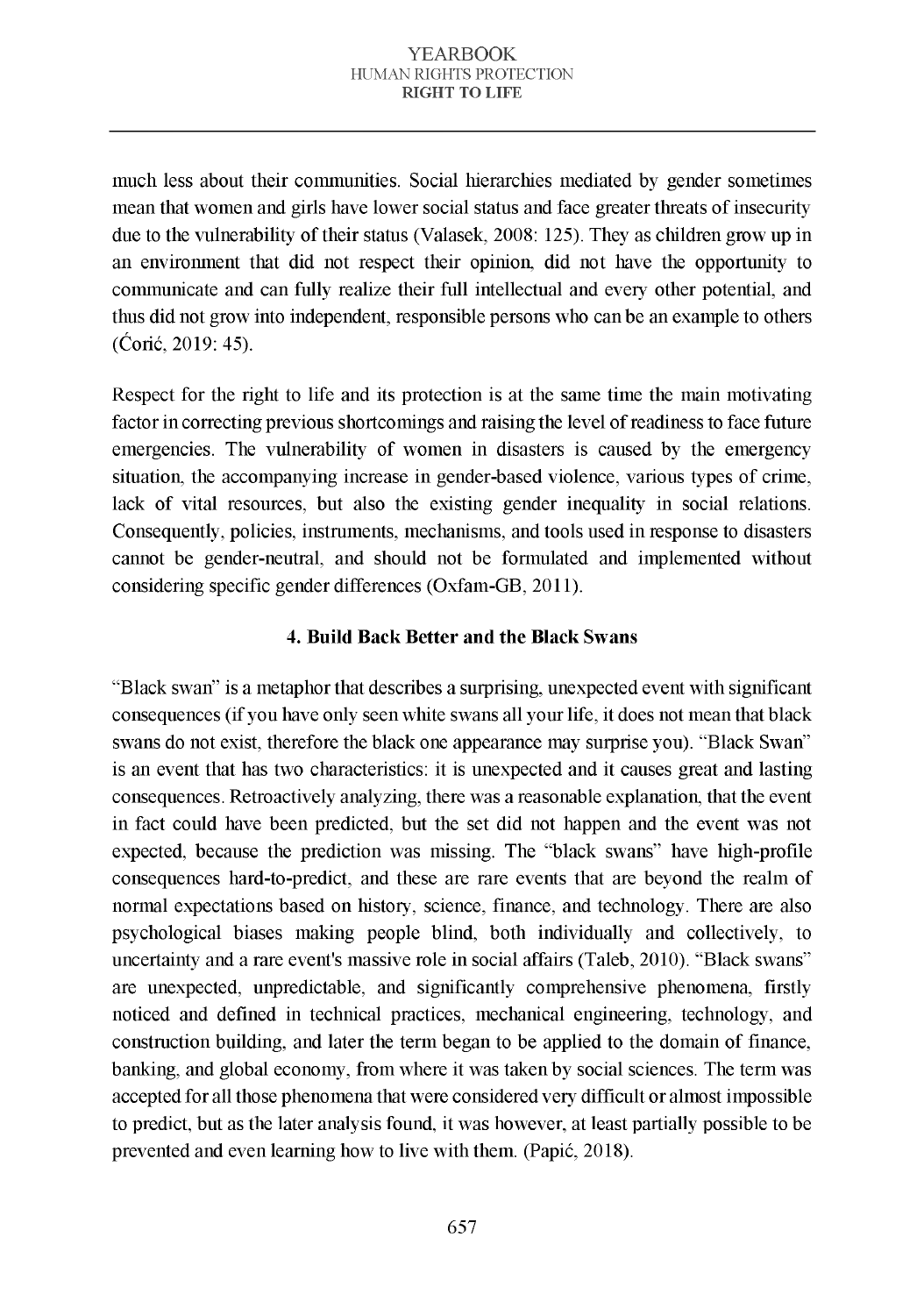The risk of unpredictable events exists in every society, they slow down sustainable development, and their occurrence in one region can cause damage and chain consequences in other regions and vice versa (Čović, 2015: 14). In order the concept of "build back better" to function in the shadow of possible occurrences of "black swans". the important component is predicting the risks and consequences of emergencies, which is an urgent global priority (AlJazzera, 2017), as prevention of maybe complete or at least partial surprise. Therefore, in terms of forecasting and lives saving, an important element is learning lessons from past disasters, which can significantly reduce the phenomenon called "black swans". This indicates the importance of accepting and learning the lessons of the past that are necessary today to adequately respond to the challenges that emergencies may pose.

The negative impact of risk, in addition to depending on the characteristics and intensity of the unexpected event, largely depends on the vulnerability and capacity of people who are exposed to disasters (Todorović, Milošević, Bugarski, 2015: 58). Therefore, recovery is much more than a simple return to the pre-event state. Recovery must be approached in a cyclical way by taking action to strengthen anticipation and resilience, both before and after future disasters - instead of a linear approach that limits recovery action to postdisaster response only. e.g. to react directly to its consequences, in response to an event that has already happened. When saying lives and repairing the greatest damage is completed, communities face a long process of gradually returning all that has been lost. This recovery should be a combination of the community's efforts to simply return to normalcy as quickly as possible with the long-term goal of reducing future risks and vulnerabilities. It is also an opportunity not only to reduce the risk of the same or similar dangerous events, but also of other dangers and conditions that did not have any impact on a specific catastrophic event, but which may endanger that community in future. In Serbia, too, it is emphasized that reducing the risk of emergencies requires a strong institutional basis, which can be achieved through capacity building, good governance, promotion of appropriate program policies and legislation, facilitated the flow of information, and efficient coordination mechanisms ( $\check{C}$ ović, 2015: 14).

### 5. Build Back Better - Armed Conflict

When war breaks out, the risk that this society will again go through future violent armed conflicts increases significantly (Peters, 2016: 55). It is worrying that precisely those states that originated from, or emerged after wars are more likely than all others to repeat conflicts. During the 2000s, 90% of conflicts were in war-torn countries, and the rate of conflict recovery has increased every decade since 1960. Empirical analysis of eight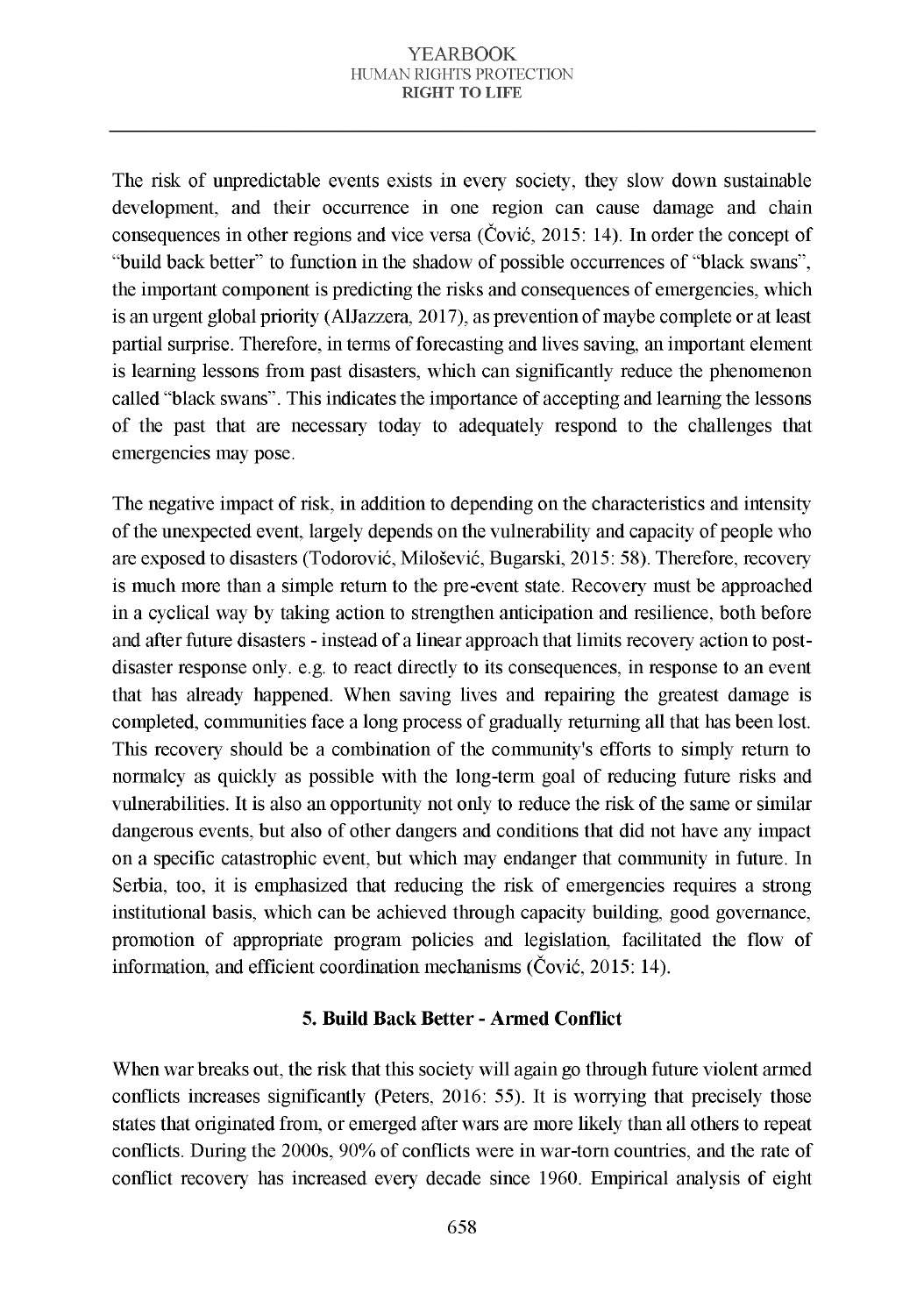decades of international crises shows that various peacebuilding efforts often fail to really end conflicts, being effective only in the short term, involving only short or longer ceasefires, but being unsuccessful in achieving long-term peace.

Many studies suggest that there is a direct link between women's decision-making power over peace and conflict, and the likelihood of war. For example, the results of analyzes that found that a higher degree of women's participation in parliaments reduces the risks of civil war are cited. Another analysis, using data on international crises over four decades, found that as the percentage of women in parliament increased by 5%, the state was five times less likely to use violence when faced with an international crisis. Regarding the political violence committed by the state, statistical analysis of data from most countries of the world in the period 1977-1996. indicates that the higher the percentage of women in parliament, the lower the probability that civil servants will committ crimes of human rights violations, such as murders of political oponents, political imprisonment, torture, murder, kidnapping, and people disappearances.

But just as women's empowerment is associated with a reduced likelihood of conflict, the statistical analysis also shows that strengthening women's political and social participation reduces the chances of conflict again after the end of the war. In particular, increasing parliamentary representation and women's literacy reduces the risk of the country experiencing civil war again. A study of 58 countries affected by the conflict between 1980 and 2003 found that when no women are represented in parliament, the risk of recurrence increases over time, but "when 35% of parliament is female, this relationship virtually disappears, and the risk of recurrence is close to zero" (O'Reilly, 2015: 57).

Contemporary analyzes show that in societies where women are engaged in many public spheres of life, countries are less likely to have armed conflicts with their neighbors, be in bad relations with the international community, or have significant zones of crime and violence within their society. The mechanism of that causality itself is still not completely clear, but it is obvious that gender equality is a better indicator of the peace of the state than other, already mentioned factors such as democracy, religion, or GDP. Similarly, in a number of empirical studies, gender inequality has been identified as a sure predictor of increasing possibility of armed conflict either between or within states. In particular, fourteen out of the seventeen countries at the bottom of the OECD Gender Discrimination Index have had conflict in the last two decades. War-ravaged Syria, for example, had, before the outbreak of conflict, the third most discriminatory institutions among 108 countries surveyed - women face legal and social restrictions on their freedom of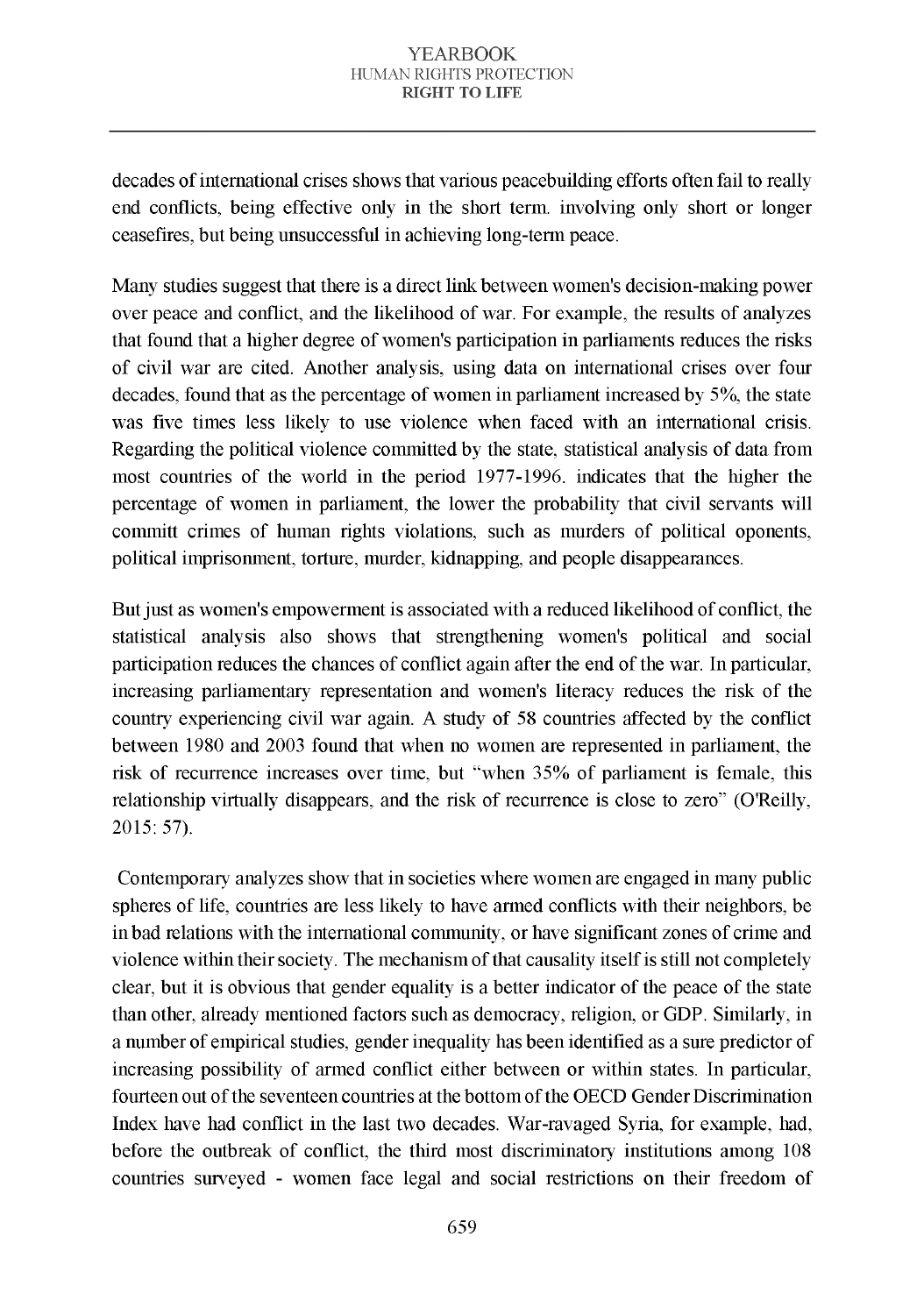movement, only men can be legal guardians of their children in most communities, and judges can approve marriage for girls under 13 years of age.

Statistical analysis of the largest set of data on the position of women in the world today shows that the situation of women's physical security better predicts the peace of their countries than its achieved level of democracy, GDP, or level of religiosity (Peters, 2016: 14). When family law structures - such as those governing the minimum age for marriage. property and inheritance rights, or divorce and guardianship rights - discriminate against women, it is also one indicator of a country's propensity for conflict and the fragility of its peace. (Peters,  $2016:55$ ).

Countries with a larger number of women in parliament are certainly, less involved in interstate or civil wars, and less likely to tolerate human rights violations in the family area (Nanako, O'Reilly, 2018: 16). Empirical evidence is compelling: where women's political inclusion is achieved, peace is more likely - especially when women can and influence decision-making on peace agreements (United States Institute of Peace, 2018). Strategic commitment and activities should include the transition from hazard protection to risk management by combining risk prevention and sustainable development, what is fully applicable to this type of emergency (Čović, 2015: 11).

# 6. Build Back Better - natural disasters

In addition to the challenges of the corona virus pandemic, during 2020 the planet faced a large number of natural disasters and extreme weather events. The world was hit by 980 natural disasters in 2020, which caused the loss of at least 8,200 h uman lives (Al Jazeera Balkans, 2021). Not only great number of human lives were lost, floods, hurricanes, storms, torrents, fires left behind material damage estimated as 210 billion USA dollars. These extreme weather events caused by climate change are becoming more frequent, but also more intense, as a result of which the damage they cause is extremely large. The mentioned losses of 210 billion dollars are significantly greater than the material damage due to natural disasters in 2019 when it amounted to 166 billion. In addition to the mentioned material losses, which in 2020 were higher than ever before, a huge number of lives were lost, many plant and animal species lost their habitats, and many people were forced to evacuate (Stanković, 2021).

Disasters can occur suddenly (fast onset: typhoons, earthquakes, volcanoes) or gradually (slow onset: climate change, drought, desertification, gradual melting of polar glaciers). They affect millions of people (Mršević and Janković, 2018: 403). Over the last decade,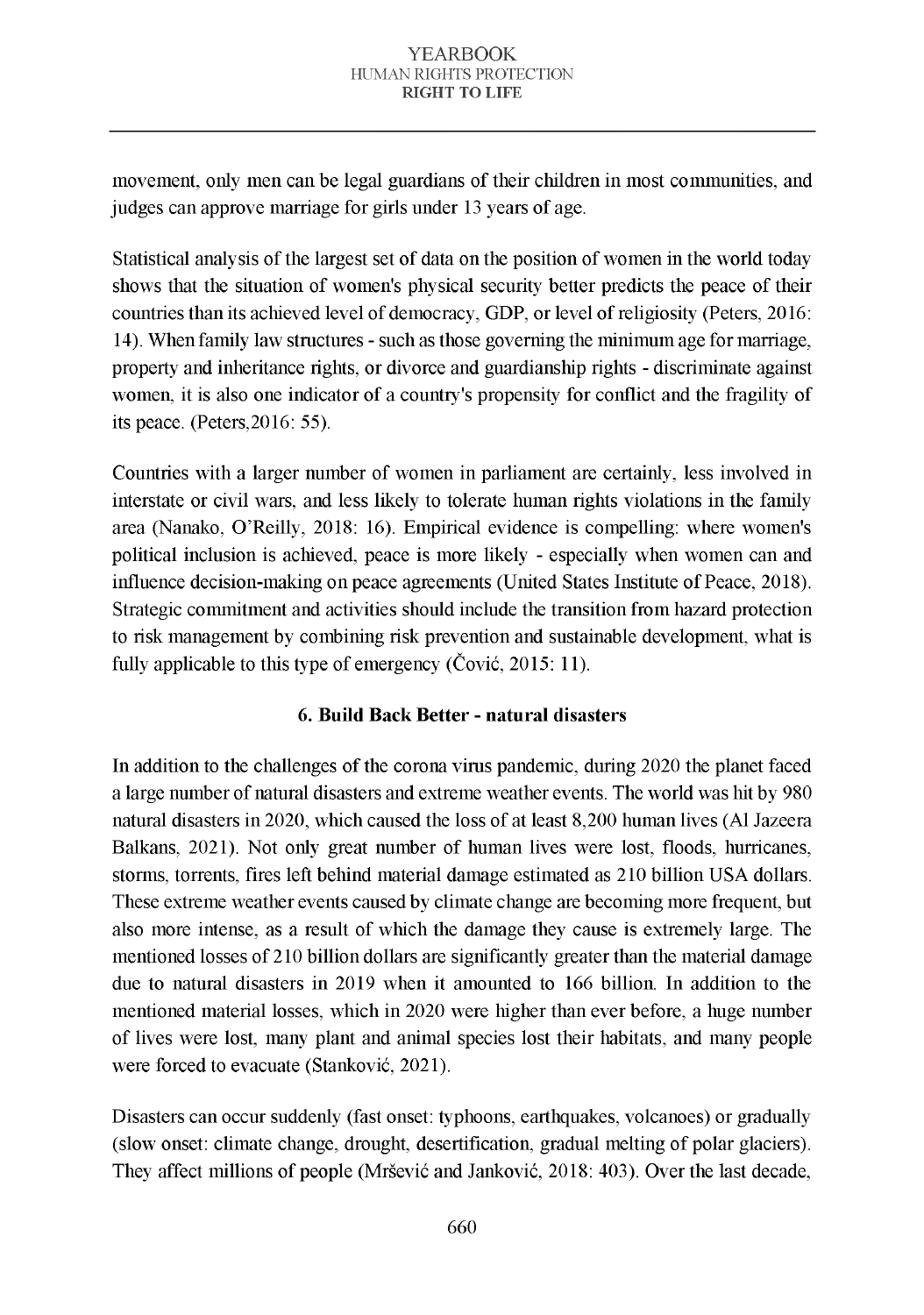they have affected nearly 2 billion people and caused damage estimated at  $\frac{1}{2}$  1.7 trillion. In addition, from 2008 to 2012, 144 million people were displaced due to disasters. Disasters, most of which have been exacerbated by climate change and which are increasing in frequency and intensity, are largely hampering progress towards sustainable development.

The steady increase in disaster risk, including increasing human and property risk exposure, combined with previous disaster experience, indicates the need to further strengthen disaster preparedness, take predictive action, integrate disaster risk reduction into response preparation, and ensure that there are capacities for effective response and recovery of both people and property.

Disasters to date have shown that the recovery, rehabilitation, and reconstruction phases must be prepared before emergencies occur, which is a critical moment for the application of the "build back better" concept, including the integration of disaster risk reduction into development measures, all of which make nations and communities resilient to disasters.

Resilience is defined as the ability of a system, community, or society exposed to hazards to resist, absorb, transform, recover and adapt to the effects of hazards in a timely and effective manner, including through preserving and restoring its basic structures and risk management function (United Nations, 2016). It is important to understand that strengthening resilience is not only achieved through better coastal fortifications and similar physical and organizational environmental improvements but also through changes in discriminatory social relations, especially undemocratic, non-transparent, and gender unequal (Mršević and Janković, 2018: 409). Namely, in agrarian societies, most often affected by disasters, women are significantly underrepresented in politics, institutions, social organizations, and all forms of activism (Đurašinović, 2019). Countries that are most positive towards women's leadership and the concept of gender equality in general, e.g. Nordic countries such as Norway, Sweden, Finland (Đurašinović, 2019), and other post-industrial countries, are in recent decades very rarely or not at all affected by disasters of catastrophic consequences and massive human lives loss, which clearly indicates that these phenomena are conditioned by nature but also by social relations.

Therefore, it is necessary to emphasize that recovery is much more than a return to the state before the event that caused the emergency situation. Recovery for disaster-affected communities should not only reduce the risk of the same or similar hazardous events, but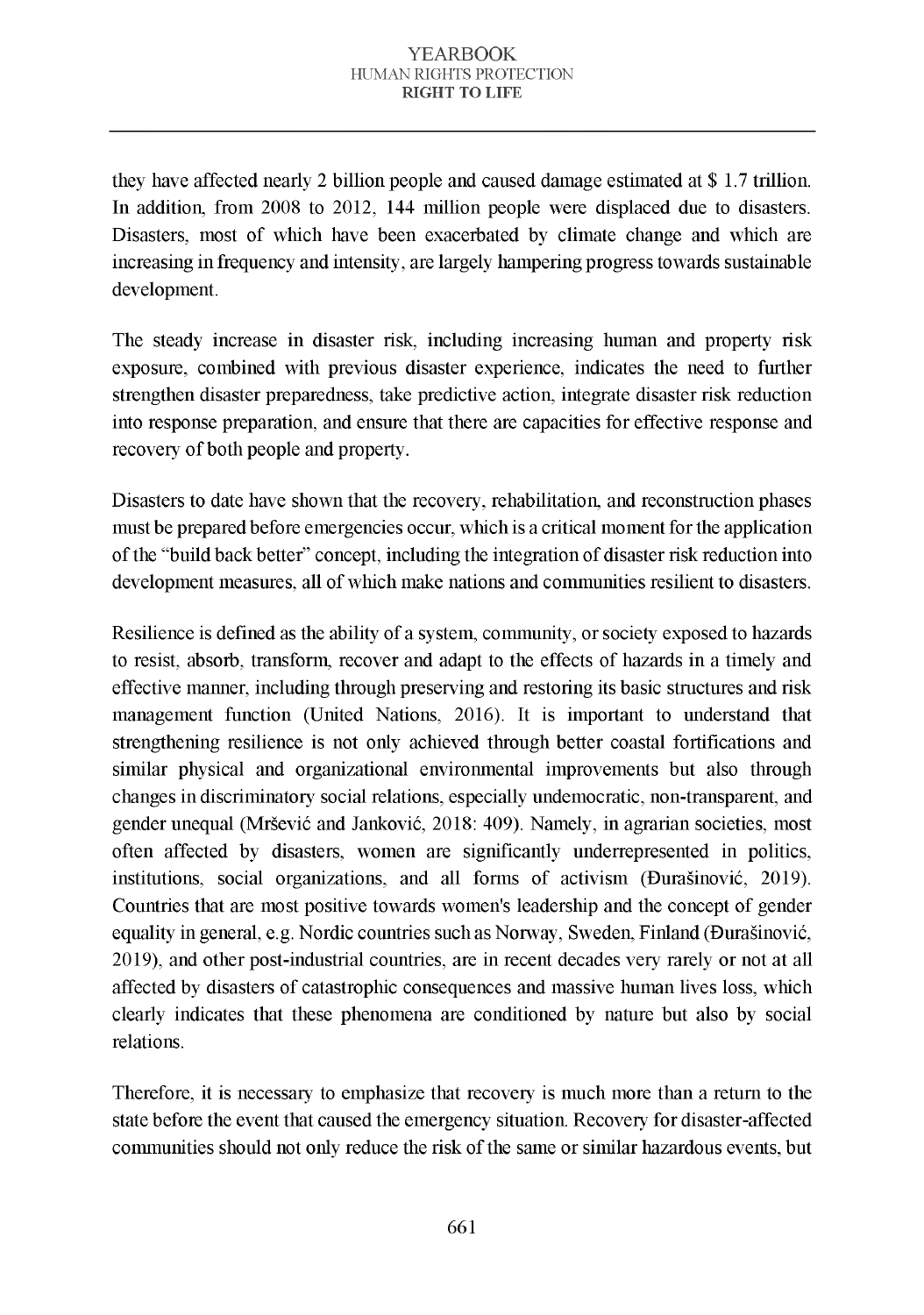also to identification of other hazards and conditions that had no impact on the recent event but could endanger that community in future.

## 7. Build Back Better - messages of international standards

Japan is considered the world's leading model regarding the disaster risk reduction - but even in this well-organized country, "black swans" occur as a deadly combination of multiple dangers, so there have happened catastrophes of enormous proportions. That is why Japan is also the leading initiator of global disaster risk reduction strategies, from the Yokohama Strategy 1994 (United Nations - Headquarters, 1994), through the 2004 Hyogo Framework to the Sendai Disaster Risk Reduction Framework 2015-2030. (United Nations Office for Disaster Reduction, 2015). Recovery from the "triple" disasters that hit Japan, the devastating earthquake, tsunami, and nuclear disaster in Fukushima 2011, represent lessons on the urgency of disaster risk reduction and the imperative in clusiveness of the process. The damage caused by these catastrophes was too great even for one of the most economically developed countries in the world. Therefore, it is not difficult to imagine how dangerous the situation is in places where people are poor and live in homes made of fragile materials with insufficient stocks of food, drinking water, medicaments and without publicly organized efficient health services. The risks are higher in poor countries for poor people - but the strategies are the same. Everywhere on earth, the risk is reduced by identifying and adequately responding to risk factors impetus (United Nations Office for Disaster Reduction, 2013).

The principle coined by international documents, as "build back better", includes efforts to strengthen the resilience of communities, societies, and states from the consequences of disasters by correcting previous shortcomings. This principle firstly attracted global attention after the 2004 Indian Ocean earthquake and tsunami. This finding resulted in the Hyogo Framework for Action (HFA) which clearly called for "the introduction of disaster risk reduction measures" into disaster recovery and rehabilitation processes and the use of opportunities even during the recovery phase to develop long-term capacity to reduce the risk of future disasters. Effective recovery and reconstruction are now globally recognized as imperative for sustainable development. To be successful, recovery and reconstruction programs require a high degree of political will, strong institutional fram eworks, and intensified international cooperation, all of which provide greater opportunities for risk reduction and resilience building, as well as a greater chance for recovery and reconstruction to be implemented effectively. a way that avoids negative consequences (UN World Conference on Disaster Risk Reduction, 2015). In Serbia, unfortunately in the official report on the implementation of the Hyogo Declaration in the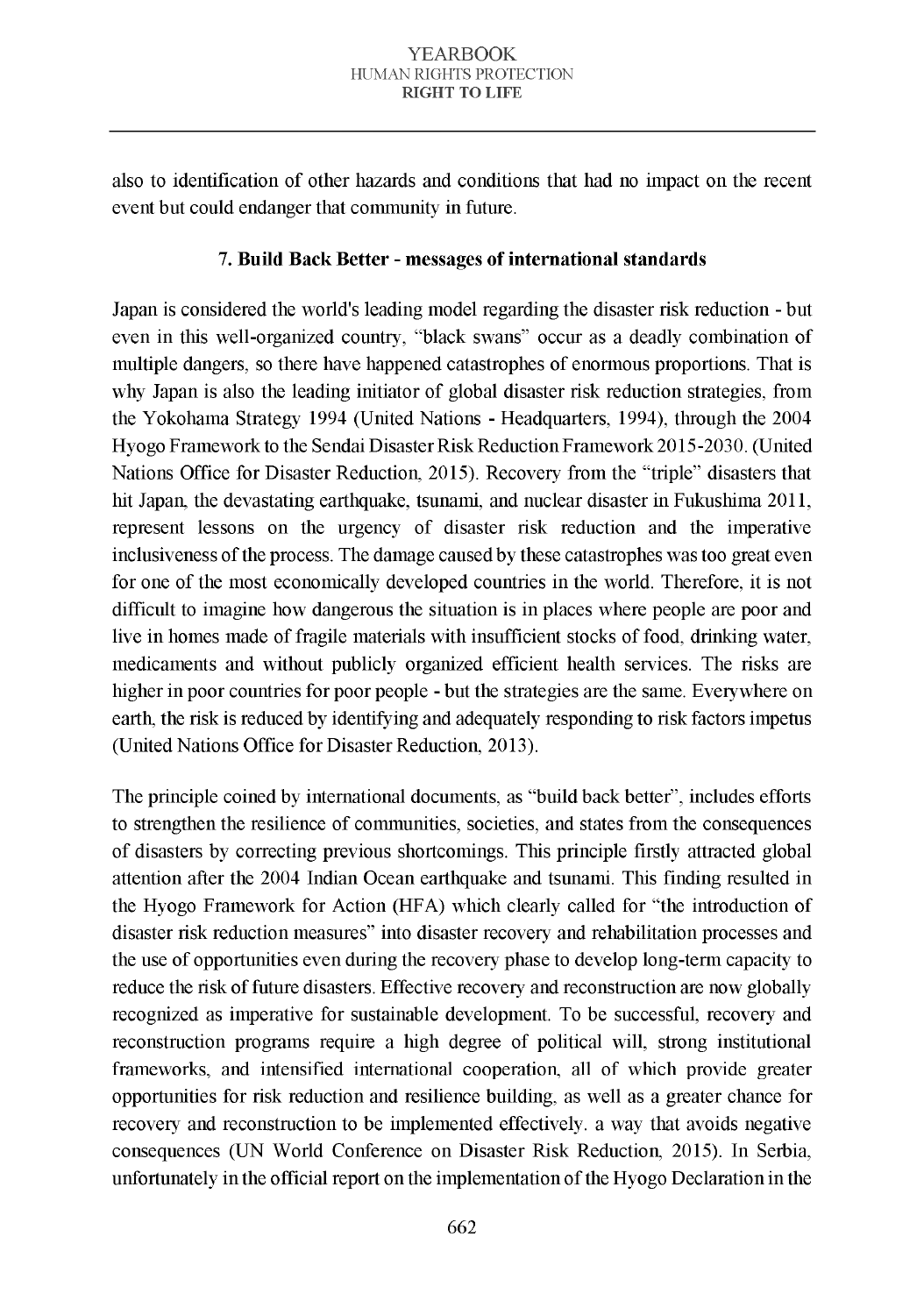period 2013-2015. year there are no significant allegations of positive activities in the field of a gender perspective in the process of risk reduction. The report states that no measures have been applied in Serbia that would contribute to recognizing gender sensitivity in the process of recovery of the endangered community. It is clear that there still is plenty rooms for improvement the work of protection and rescue actors and other stakeholders in this area (Radović, 2015: 26).

An example of the inclusiveness of the Sendai framework that builds on the previous Hyogo is its Priority 4, Improvement of Disaster Preparedness for Effective Immediate Disaster Response as well as "Build Back Better" during recovery, rehabilitation, and reconstruction phases. Namely, the constant growth of disaster risk, including increasing exposure of people and property, combined with lessons learned from past disasters, indicates the need to further strengthen disaster preparedness in response to them, undertaking forecasting activities, integrating disaster risk reduction in response preparation and ensuring the existence of capacity for effective response and recovery at all levels. "Build Back Better", dictates the need to empower the entire population, including the hitherto often excluded women, the elderly people and people with disabilities, to run public affairs and to promote gender equality and universally accessible response, recovery, rehabilitation, and reconstruction that are crucial.

Perhaps paradoxically, but disasters are not only moments of women's suffering but are also an opportunity to women empowerment (Oxfam-GB, 2011). Emergencies are also an opportunity for women's role and status in the community to be changed, especially during the period of renewal and reconstruction. Just as seismically unsafe facilities are no longer built on that unstabile ground after the earthquake, but instead seismically resistant facilities, with the aim the damages not to be repeated, so gender relations after disasters should be renewed and changed in order greater gender equality toi be achieved.

### 8. Conclusion

Disasters to date have shown that human lives saving, recovery, rehabilitation, and reconstruction phases must be prepared before emergencies occur, which is a critical moment for the application of the "build back better" concept, including the integration of disaster risk reduction into development measures, all of which make nations and communities resilient to disasters. Human lives are far more endangered by emergencies by increasing multiple risks than is the case when the condition is regular. Therefore, the text underlines the need to adopt and apply the concept of "build back better", which means by noticing the shortcomings that led to human losses and other serious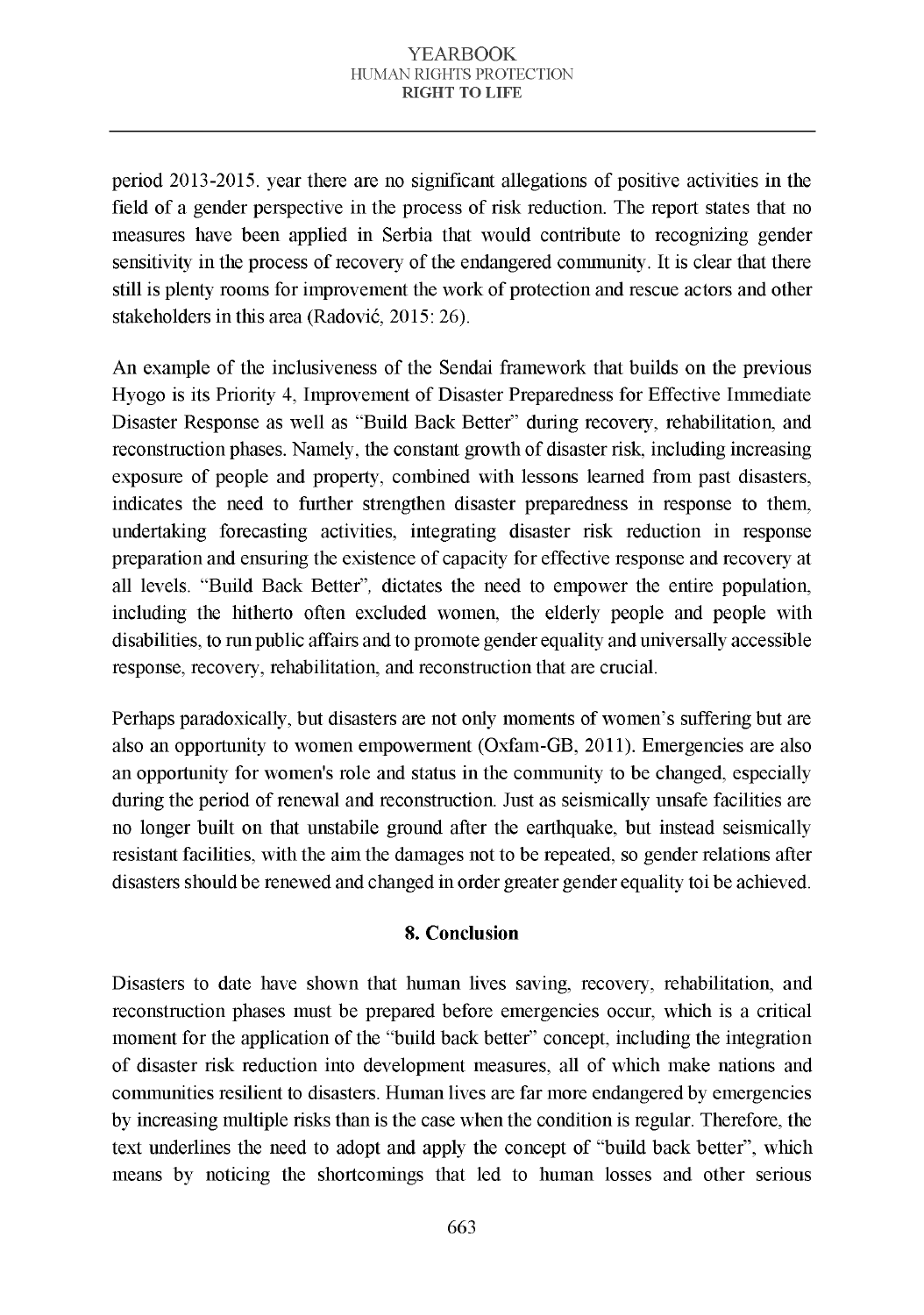consequences, necessity to work on their improvement, with a critical look back. These are activities undertaken in the present, with intention to preventing or at least mitigating. the occurrence of the consequences of emergencies in the future. It is not just about improvements of the physical and technical type, because along with noticing the shortcomings of that type, there are also shortcomings in the socio-organizational, political sense. Regarding the protection and of human lives saving, there is stressed necessity of anticipating and preventing the so-called "black swans" as the most unexpected social dysfunctions, total "jumps out from normalcy", but also burst of armed conflicts and natural disasters of catastrophic proportions. Acceptable solutions are offered by international standards, e.g. as comprised in the documents of Hyogo and Sendai frameworks, which also emphasize the need for consistent application of the concept of "build back better". Its application is necessary for all phases of emergency situations, during and after the events, but also, in the phase of recovery and reconstruction, with the perspective of future validity the prevention of future similar emergencies. Understanding and accepting the messages of the lessons learned are also the most valuable basis for applying the principle of "build back better" as a possible context for effective protection and human lives saving (Mršević and Janković, 2019; 288).

### 9. Literature

- Al Jazeera Balkans. (2017) Prirodne katastrofe: Godišnje 14 miliona ljudi postanu beskućnici. *Agencije.* 13 oktobar. [http://balkans.aljazeera.net/vijesti/prirodne-katastrofe-godisnje-14](http://balkans.aljazeera.net/vijesti/prirodne-katastrofe-godisnje-14-miliona-ljudi-postanu-beskucnici) miliona-ljudi-postanu-beskucnici, accessed on 3.4.2018.
- Al Jazeera Balkans. (2021) Najteže prirodne katastrofe u 2020. *Danas*. 25 januar. https://www.danas.rs/svet/najteze-prirodne-katastrofe-u-2020/, accessed on 3.6.2021.
- Australian Government, Australian Civil Military Center. (2015) Same space different *mandates. A civil military police guide to stakeholders i international disasters and conflict response.* Canberra: Australian Civil - Military Center. https://www.acmc.gov.au/resources/ publications/australian-government-guiding-principles-civil-military-police-interaction, accessed on 10.6.2021.
- Baras, I. (2015) Vanredne situacije i rodna ravnopravnost.U: *Rodna ravnopravnost i smanjenje* rizika od katastrofa. Čović, A. (ur.) Novi Sad: Pokrajinski ombudsman, str. 9-10.
- Č ović, A. (2015) R izici i potreba za odgovornim upravljanjem .U : *R odna ravnopravnost i sm anjenje* rizika od katastrofa. Čović, A. (ur.) Novi Sad: Pokrajinski ombudsman, str. 11-19.
- Ćorić, D. (2019) The right of the child to participate legal aspects. U: *Yearbook human rights protection protection of the right's of the child "30 years after the adoption of the convention on the rights of the child"* Pavlović, Z. (ur.) Novi Sad: Provincial Protector of Citizens – Ombudsman. Belgrade: Institute of Criminological and Sociological Research, str. 45-61.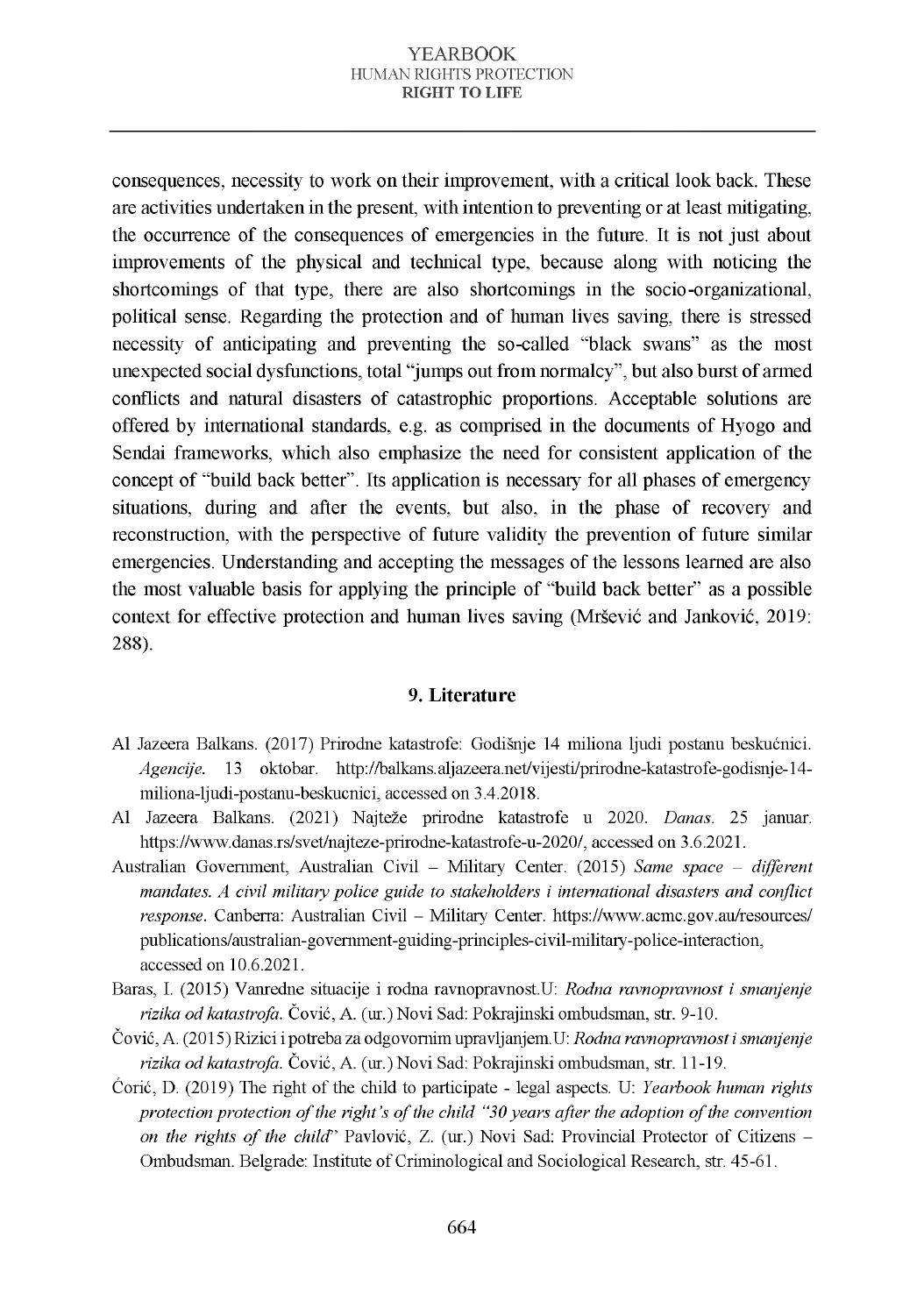- Đ urašinović, D. (2019) U češće žena u političkom životu BiH: građanke i političarke. U: *P oložaj marginalizovanih grupa u društvu.* Macanović, N. (ur.) BanjaLuka: Centar modernih znanja, str. 299-311.
- Kambovski, V. (2018) Natural rights, legitimacy of laws and supranational basis of unlaw fulness. *U: Yearbook human rights protection "From unlawfulness to legality"* Number 1. Pavlović, Z. (ur.) Novi Sad: Provincial Protector of Citizens - Ombudsman. Belgrade: Institute of Criminological and Sociological Research, str. 31-50.
- M ršević, Z. i Janković, S. (2018) Inkluzivna bezbednost kao način sm anjenja rizika od katastrofa i pratećeg nasilja. U: *Ne nasilju, jedinstveni društveni odgovor*. Macanović, N. (ur.) Banja Luka: Centar modernih znanja, str. 401-411. http://zoricamrsevic.in.rs/najnovije/NE-NASILJU -[\\_Inkluzivna-bezbednost.pdf](http://zoricamrsevic.in.rs/najnovije/NE-NASILJU_-_Inkluzivna-bezbednost.pdf)
- Mršević, Z. i Janković, S. (2019)a Practical lessons of past European disasters. U: *International*  $s$ *cientific conference proceedings "ARC HIBALD REISS DAYS"*. Ed: Stevo Jaćimovski, S. (ur.) Beograd: Kriminalističko policijska akademija, str. 279-291.

http://zoricamrsevic.in.rs/najnovije/ARCHIBALD-REISS-DAYS-2019-MrsevicJankovic.pdf

- Mršević, Z. i Janković, S. (2019)b Gender perspective of risk management related to disaster / accident risks 65-71. In: *ICDOM-2019 Life Cycle Engineering and Management. Proceedings.* Ed: Papić Ljubiša. Prijevor: The Research Center of Dependability and Quality Management. http://zoricamrsevic.in.rs/najnovije/DOM-2019-Gender-perspective.pdf
- Nanako, T. and O'Reilly, M. (2018) How Women Influence Constitution Making After Conflict and Unrest. Research report. Washington DC: Incusive security.
- Oxfam-GB. (2011) *Handbook: Women Leadership in Disaster Risk Management*. Dhaka-Bangladesh: Oxfam GB. https://reliefweb.int/sites/reliefweb.int/files/resources/Full\_Report [876.pdf,](https://reliefweb.int/sites/reliefweb.int/files/resources/Full_Report%20%20876.pdf) accessed on 10.4.2018.
- O'Reilly, M. (2015) Why Women? *Inclusive Security and Peaceful Societies*. Washington DC: Incusive security.
- Papić, Lj. (2018) Izveštaj A3 kao efektivno sredstvo rešavanja problema havarije bagera. U: *Upravljanje kvalitetom i pouzdanošću*, ICDQM -2018. Papić, Lj. (ur.) Prijevor: Research Center of Dependability and Quality Management, 3-13.
- [Peters,](https://www.inclusivesecurity.org/author/apeters/) A. (2016) US House Passes Bipartisan Women, Peace, and Security Act. NATIONAL ACTION PLANS . November 15. Washington DC: Incusive security.
- Radović, V. (2015) Analiza rodne perspektive u procesu smanjenja rizika u izabranim lokalnim samoupravama.U: *Rodna ravnopravnost i smanjenje rizika od katastrofa*. Čović, A.(ur.) Novi Sad: Pokrajinski ombudsman, str. 20-23.
- [Stanković,](https://klima101.rs/author/jovanas/) J. (2021) Šteta od velikih prirodnih katastrofa 2020, iznosi 210 m ilijardi dolara. *M unich Re.*12. januar. https://klima101.rs/prirodne-katastrofe-2020-steta/, accessed on 10.2.2021.
- Taleb, N. N. (2010) *The Black Swan: the impact of the highly improbable* (2nd ed.). London: Penguin.
- Tilovska-Kechedji, E. (2020) Human rights in times of pandemic. U: *Yearbook human rights protection "the right to human dignity"*. Pavlović, Z. (ur.) Novi Sad: Provincial Protector of